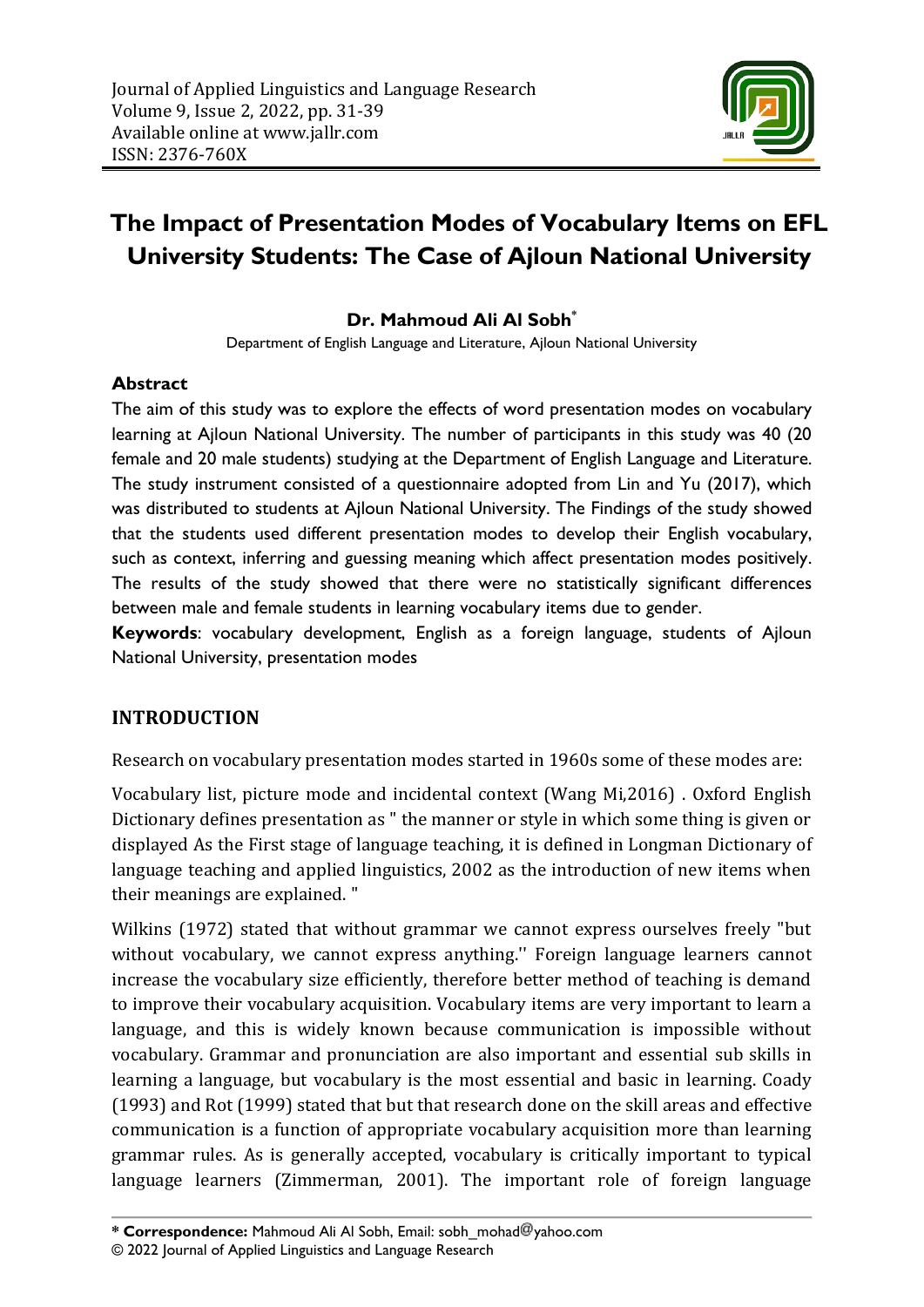vocabulary acquisition has been increasingly emphasized in almost all English language teaching institutions. The process of vocabulary instruction concerning introducing vocabulary items to learners is called vocabulary presentation which is essential to enable learners to get richer knowledge about the aimed vocabulary items and make them enter the memory easily.

Teachers and Learners generally acknowledge vocabulary in first and second languages as an important point of language competence. Decarrico (2001) points out that learning vocabulary is something basic in language acquisition. Sokment (1997) discusses ways of helping learners acquiring vocabulary. Attention has been focused on vocabulary learning strategies. Kitajima (2001) affirms that without vocabulary items one cannot express the intended meaning. Schmitt (1997) suggested a taxonomy of vocabulary learning strategies based on language learning. Fan (2003) states that inadequate lexical knowledge may hinder student's proficiency development and effect performance in public examination.

Given and Redman (1980) state that there are three types of approaches and techniques that are used to present vocabulary: verbal, such as definition and translation, visual, such as pictures, video, and handouts, and audio such as listening to cassettes.

Wang Mi (2016) investigated the effects of different' Foreign vocabulary acquisition and retention. The findings showed that there was a close relationship between word presentation modes and vocabulary and different learning effects between vocabulary lists and retention.

Coudy and Nation (1988) state that guessing meaning from context is important while reading improves the reading skills in general.

This study comes to investigate vocabulary presentation modes which are helpful for students to memorize and use vocabulary items. It also stresses vocabulary teaching and learning strategies.

Problems and difficulties face students in learning or remembering vocabulary items. Presentation modes of vocabulary have a clear impact on their learning. Therefore, this can be considered as the problem of this study, which is an attempt to specify the difficulties that faced university EFL students at Ajloun National University in learning vocabulary items and find out effective and appropriate ways to overcome them. Moreover, vocabulary teaching principles should be improved and developed so that students can enrich and expand their vocabularies.

This study is significant for students, teachers, and designers of text books and curricula. This study may also contribute to find methods to learn vocabulary items. Furthermore, it may reveal some solutions that can help overcome obstacles that stand in front of students.

#### **REVIEW OF RELATED LITERATURE**

Alqahtani (2015) indicated that vocabulary learning is an essential part in foreign language learning as the meanings of new words are very often emphasized, whether in books or in classrooms. It is also central to language teaching and is of great importance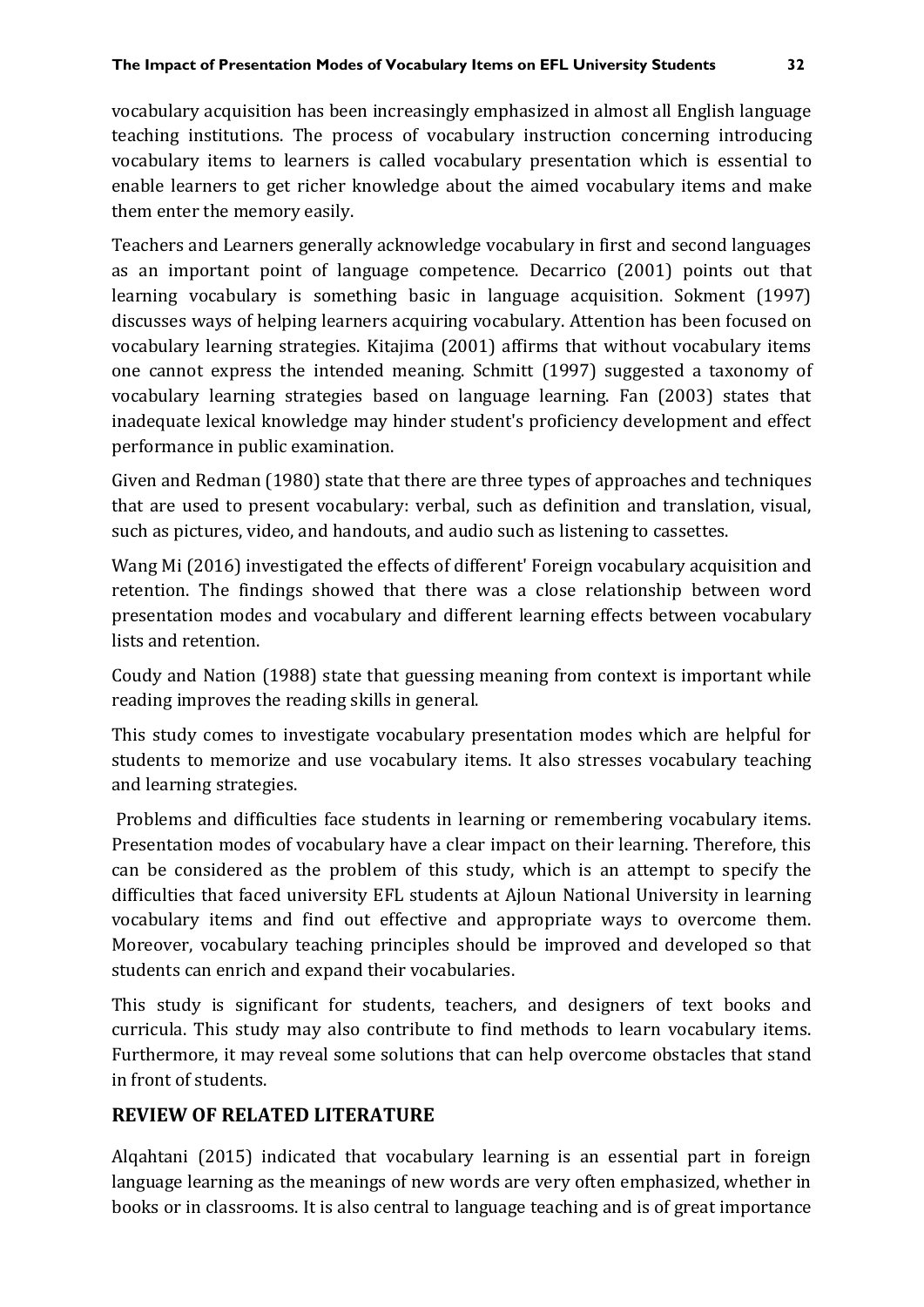to a language learner. Recent research indicates that teachers may face difficulties in teaching vocabulary because many of them are not confident about the best methods of vocabulary teaching and at times they don't know where to begin to form an instructional emphasis on word learning (Berne and Blachowicz, 2008).

Barcroft (2004) states that in vocabulary teaching and learning in ESL and EFL contexts, two concepts frequently explored are incidental vocabulary acquisition and direct vocabulary learning. The first refers to "learners acquiring new words from context without intending to do so", and the second to "learners acquiring words while intending to do so'. When vocabulary teaching and learning activities are influenced by communicative approaches, learners are encouraged to acquire second language (L2) vocabulary incidentally by doing extensive reading and inferring word meaning from a context. Many language instructors believe that, "providing incidental encounters with target words is only one method to facilitate vocabulary acquisition" (ibid, p.237). Some studies have found that incidental vocabulary acquisition via inferring meaning from a context is small, and it is only a complementary activity to intentional vocabulary learning (Nation, 2001). Therefore, in EFL contexts where the adequacy of authentic communicative input of a target language makes incidental vocabulary acquisition less effective, it is worthwhile to add intentional (direct) vocabulary teaching and learning activities so that many approaches and methods are explored.

Pressley,(1983) points out that keyword is a technique ofa two-stage to remember new vocabulary items that has an associative component. To use this procedure, a sound or image link between a new L2 and L1 vocabulary item should be created. In his view of the keyword method, Nation (1990) stated that learners create an unusual association between the words. In Nation's notion, the link can be made between L1 and a new L2 vocabulary item, or between a new L2 and already known L2 vocabulary items.

Marion, (2008) examined the impact of gestures on second language memorization in teaching young learners. Participants were twenty French children who took part in the study. They had to learn eight words in English as a foreign language. The first group  $(N=10)$  was taught vocabulary with pictures and the second group  $(N=10)$  was taught with gestures. Children in the second group had to use gestures while producing vocabulary items. The findings show that gestures and their reproduction affected significantly the process of memorization of second language vocabulary items .

Nation and Yongqi Gu,( 2007) investigate the different impacts of English vocabulary learning and retention when adopting three different presentation modes. 58 English majors were selected as the subjects and two tests were performed one hour and one week after the relevant presentation, utilizing a certain presentation mode respectively. Data analysis reveals four major findings, and presentation influences vocabulary learning effect. The ways of providing example sentences in presentation influences the vocabulary learning and retention effects as well. Different presentation modes will surely produce different vocabulary learning and retention effects; and Providing example sentences in when learners make their own example sentences than that when the sentences are hastily and randomly provided by the teacher.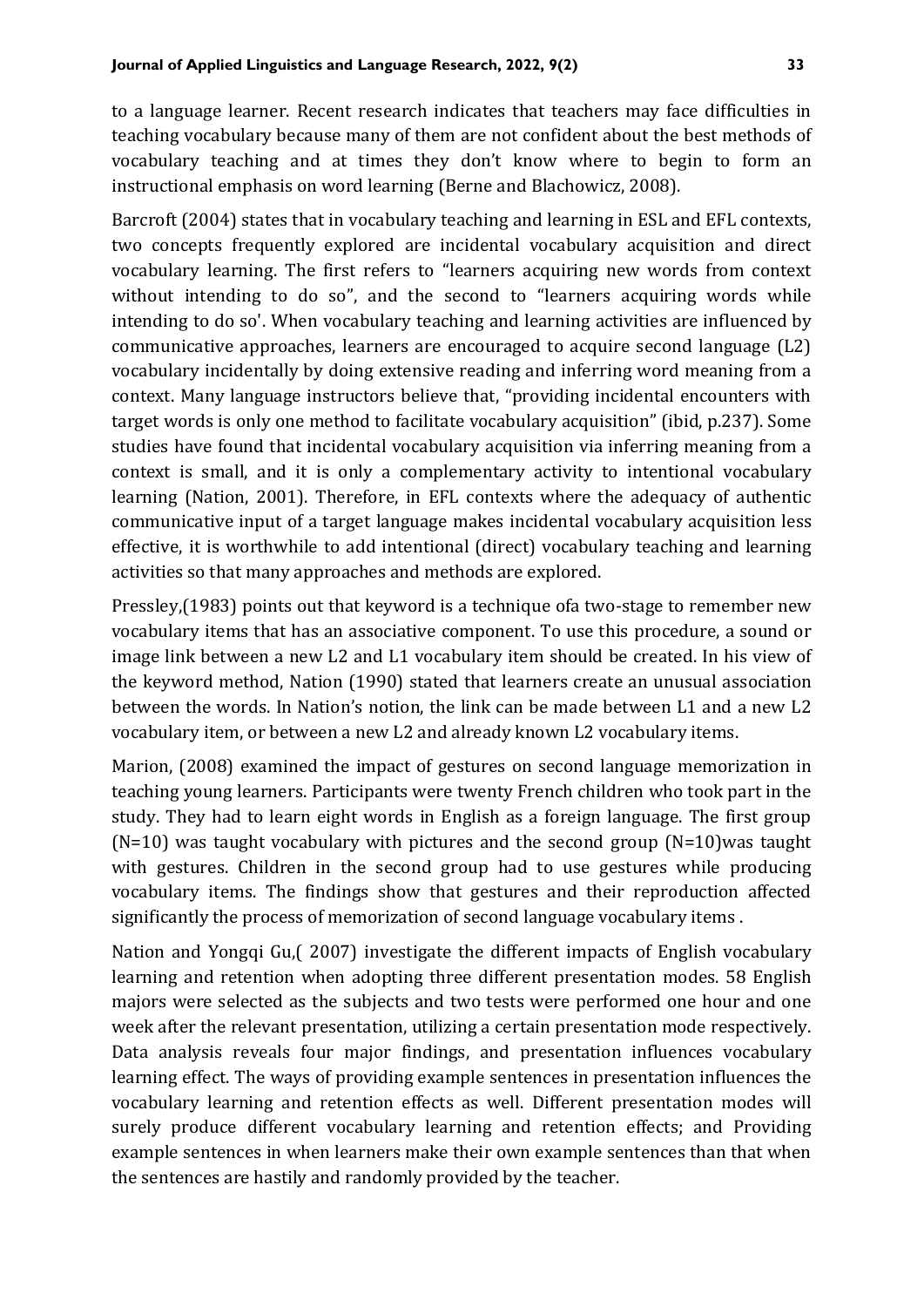Lin and Yu (2015) conducted a study to confirm the previous findings of the integration of mobile and the approach of cognitive load. It adopted a within-subjects design. 32 eighth graders in central Taiwan participated in a vocabulary learning program on mobile phones. During the program the participants were required to learn four sets of target words in four different weeks. Each set was presented in one of the following four modes: text mode, text-picture mode, text-sound mode, and text-picture-sound mode. Then , the participants took a vocabulary test and completed a cognitive questionnaire; and after two weeks, they sat the vocabulary test again. Their responses of the vocabulary learning program were also collected in a post-program questionnaire. The meanings in two weeks; and decreased their cognitive load of vocabulary items learning.

## **RESEARCH QUESTIONS**

1- What are the impacts of vocabulary presentation modes on EFL students' learning at Ajloun National University?

2- Is there any a statistically significant differences between male and female EFL students in vocabulary learning difficulties at Ajloun National University due to gender?

#### **METHOD**

## **Participants**

Participants were40 (20males and 20 females) second year students majoring in English language. Their age ranges between 19 to 20. They were chosen randomly. They had studied a course in vocabulary building.

#### **Instruments**

To investigate the effect of vocabulary presentation modes on EFL learners, a five Likart scale questionnaire adopted from Lin and Yu, 2017 was used. These include strongly agree, agree, Neutral, strongly disagree and disagree. The Questionnaire was distributed to students in the classroom. The researcher collected all questionnaires which were all answered.

#### **Limitations of the study**

The generalizations of the results of this study were limited to Ajloun National University students who were studying English language and literature in the academic year 2021/2022, first semester.

#### **Data collection and analysis**

After choosing the participants randomly, who were 40 students (20males and 20 females) majoring in English language, a questionnaire was distributed to them to be filled in. Then the questionnaires were collected. Afterwards data were statistically analyzed.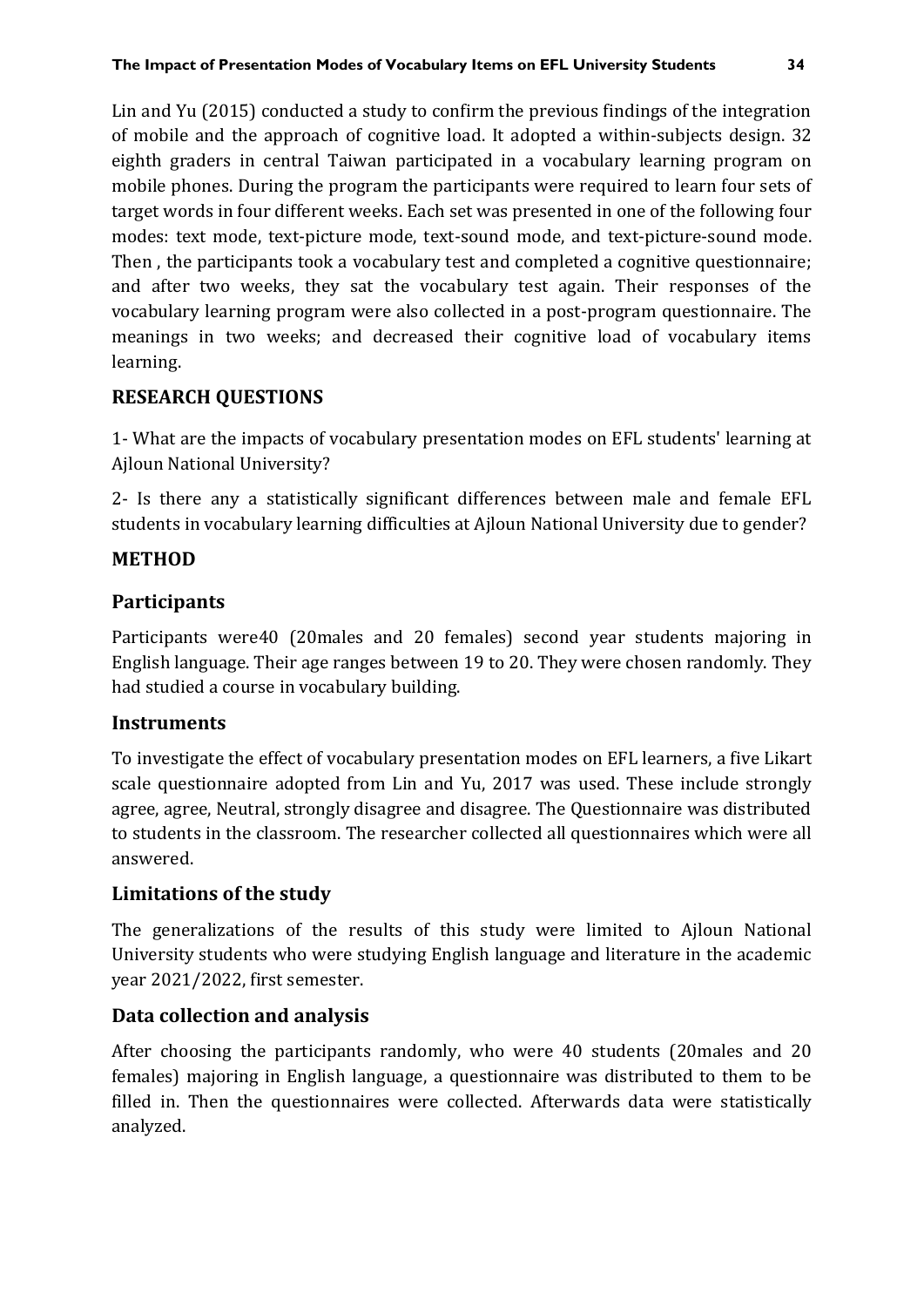The data obtained from the questionnaire were analyzed using means, standard deviation and t. Test. The results were shown quantitatively to create the results of the study to answer the study questions.

#### **RESULTS**

This section presents the findings of the study which aimed to explore the effects of word presentation modes on vocabulary learning at Ajloun National University. It also includes descriptive statistics for participants' answers on questionnaire items.

#### **The first question:** 1- **What are the impacts of vocabulary presentation modes on EFL students' learning at Ajloun National University**?

To answer this question, means and standard deviation for effects of word presentation modes on EFL students' vocabulary learning at Ajloun National University; tables below show that.

|                    |                                                                                                 |      | males $(n=20)$         |      | Females $(n=20)$       |
|--------------------|-------------------------------------------------------------------------------------------------|------|------------------------|------|------------------------|
|                    | No Items                                                                                        | Mean | Standard.<br>Deviation | Mean | Standard.<br>Deviation |
| 1                  | I see that the target vocabulary items are easy.                                                | 4.70 | 0.47                   | 4.75 | 0.44                   |
| $\overline{2}$     | I Learn a new vocabulary item better by<br>reciting it back.                                    | 4.75 | 0.44                   | 4.80 | 0.41                   |
| 3                  | I Learn a new vocabulary item easier by<br>listening to it.                                     | 4.80 | 0.41                   | 4.75 | 0.44                   |
| $\overline{4}$     | I learn a new vocabulary item easier by seeing<br>an image of it.                               | 4.70 | 0.57                   | 4.90 | 0.31                   |
| 5                  | The methods I use in English vocabulary<br>learning are listening and reading.                  | 4.80 | 0.41                   | 4.80 | 0.41                   |
| 6                  | The methods I use in English vocabulary<br>learning are collecting lists of words.              | 4.75 | 0.44                   | 4.75 | 0.55                   |
| 7                  | The methods I use in English vocabulary<br>learning are reading English books and<br>magazines. | 4.55 | 0.60                   | 4.45 | 0.83                   |
| 8                  | The methods I use in learning English<br>vocabulary items is using a word in a sentence.        | 4.50 | 0.61                   | 4.75 | 0.55                   |
| 9                  | I have an aim that I want to achieve in learning<br>English vocabulary items.                   | 4.70 | 0.47                   | 4.60 | 0.68                   |
| 10                 | I check the spelling of each new vocabulary<br>item learned.                                    | 4.60 | 0.50                   | 4.70 | 0.47                   |
| <b>Total Means</b> |                                                                                                 | 4.69 | 0.28                   | 4.73 | 0.39                   |

**Table 1.** Means and standard deviation for effects of word presentation modes on EFL students' vocabulary learning at Ajloun National University (n= 40)

Table (1) shows that: for males the highest means reached (4.80) out of (5) for items(3) "I Learn a new vocabulary item easier by listening to it. And for items (5) "The methods I use in English vocabulary learning are listening and reading" by high agreement degree, and the lowest means was (4.50) for items (8) " The methods I use in learning English vocabulary items is using a word in a sentence." by high agreement degree, and The total means reached (4.69) by high agreement degree.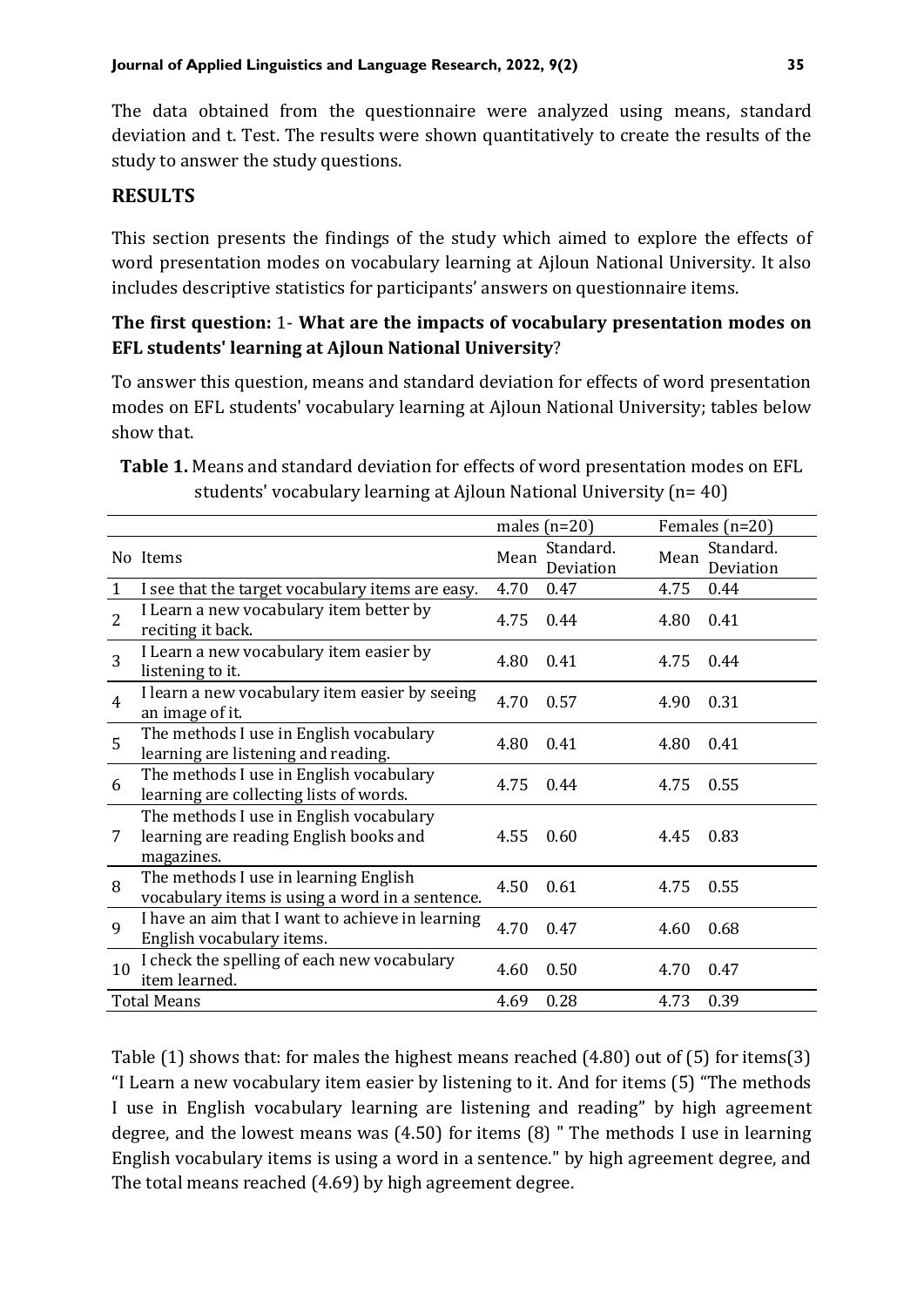For females the highest means reached (4.90) out of (5) for items (4) " I learn a new vocabulary item easier by seeing an image of it." by high agreement degree, and the lowest means was (4.45) for items (7) " The methods I use in English vocabulary learning are reading English books and magazines." also by high agreement degree, and the total means reached (4.73) by high agreement degree. Therefore, the results show that there are positive effects of word presentation on EFL vocabulary learning used by students at ANU.

## **The second question: Is there any a statistically significant differences between male and female EFL students in vocabulary learning difficulties at Ajloun National University due to gender?**

To answer this question, (Independent Sample t. Test) was applied to explore significant differences between in vocabulary learning modes among EFL students at Ajloun National University; table (2) shows that.

**Table 2.**The result of (Independent Sample T-Test) to explore the difference in vocabulary learning modes among EFL students at Ajloun National University

| gender  |            | Mean        | Standard. Deviation | " <sup>+</sup> " value | Sig        |
|---------|------------|-------------|---------------------|------------------------|------------|
| males   | ח ר<br>2 U | 4.69        | $0.28\,$            |                        |            |
| females | ንስ<br>2 U  | ר ד<br>4.75 | 0.39                | $-0.374$               | ${ 0.710}$ |

Table (2) shows that there are no statistically significant difference between in vocabulary learning modes among EFL students at Ajloun National University, where "t" values reached (0.374) by sig (0.710). learning difficulties among EFL students, value was (0.871) by significant (0.395).

#### **DISCUSSION**

#### **The first question**

For male students, the highest means is for item 3 (I Learn a new vocabulary item easier by listening to it) as students responses reached the highest agreement response( 4.8) out of 5, and item 5 which also reached the highest means( 4.8 ). Item 5 (The methods I use in English vocabulary learning are listening and reading). Both indicate positive effects of presentation strategies students used. A second presentation strategy students used instructors used is: "collecting lists of words"(item No.6) , "having an aim in learning English voc. items "( item No. 9) and " seeing and image of it " (item No.4). These items also indicate that instructors use vocabulary presentation strategies positively, such as setting aims, collecting lists and using images that help students understand and memorize vocabulary items. The lowest means was for item (8)"The methods I used in learning English vocabulary items is using a word in sentence. "by high agreement degree (means 4.50). This shows that instructors use this strategy in training students. It is a very good strategy to use vocabulary items in meaningful sentence. The total means for male students reached (4.69) by high agreement degree.

For female students, the highest means reached (4.90) for item (4) "I learn a new vocabulary item easier by seeing an image of it " by high agreement degree. The lowest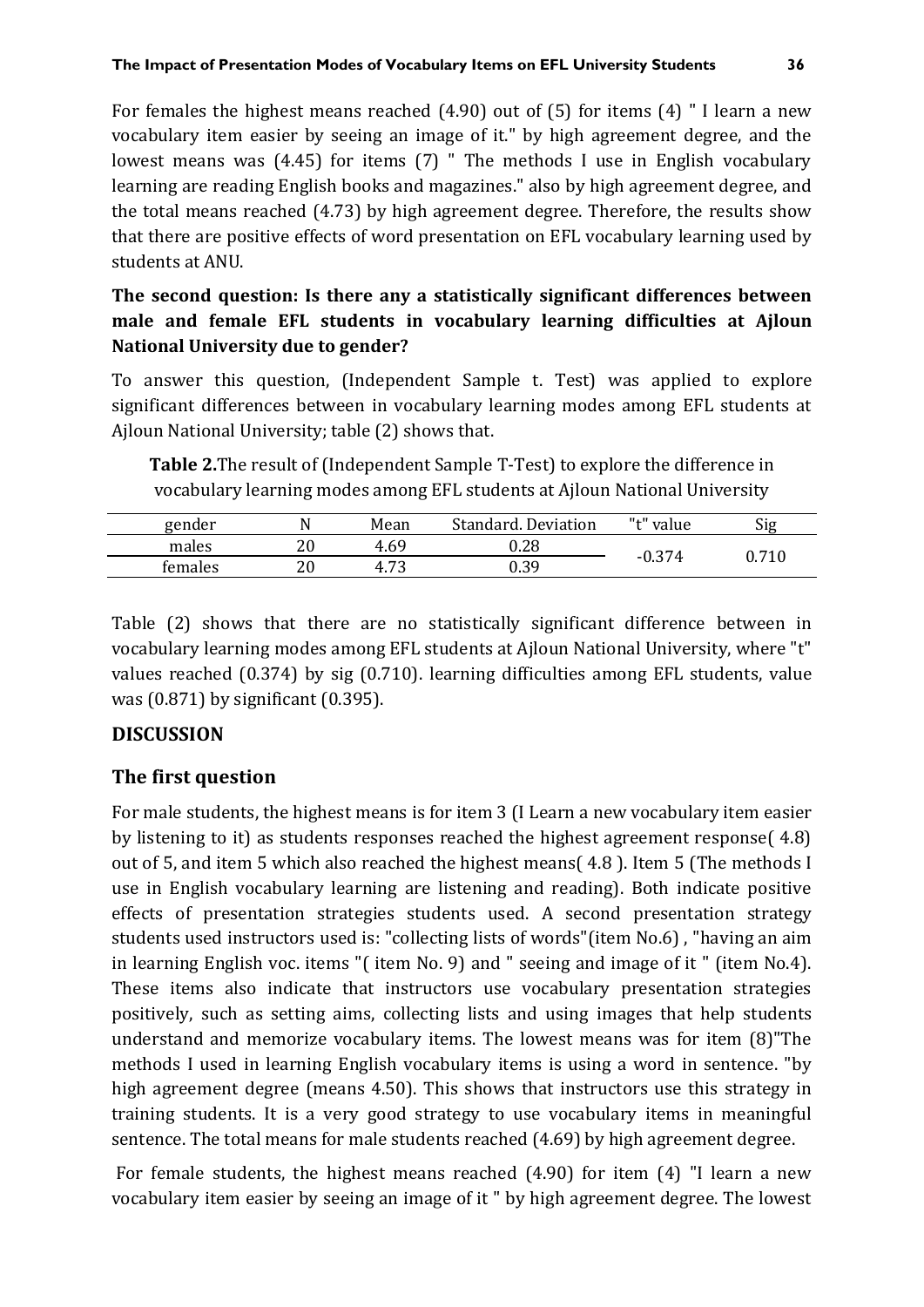means is also by high agreement degree which is item (7) with the means of (4.45). The Total means reached (4.73) by high agreement degree. Therefore, the findings of the study show that EFL female students use vocabulary presentations modes which have positive effects on their learning. These strategies are:

- $\blacksquare$  checking the word spelling
- using a word in a sentence
- reading books and magazines
- listening and reading
- reciting vocabulary items

Moreover, both male and female students agree that the target vocabulary items are easy with high agreement degree means(4.70 for males, 4.75for females.

The findings of the study conform with many previous studies. The findings agree with Given and Redman (1980) in using sentences, images and listening as learning strategies of vocabulary items .They also conform with Candy and Nation (1988) that context, guessing and reading improve students' language, specifically the reading skills. Furthermore, they agree with Barcroft (2004) in using context to infer word meaning. Finally, this study stresses that presentation modes of vocabulary learning, such as context, listening, using meaningful sentences, inferring and guessing meaning, checking the spelling of a word, reading and collecting lists affect learning vocabulary positively not only for beginners, but also for university students. Therefore, university instructors are encouraged to use them as they help build students' vocabulary items easily.

#### **The second question**

There were no statistically significance differences between male and female students in vocabulary learning difficulties among EFL students as the t. value was (0.871) by significant (0.395). This is because both students' males and females studied at the same university, in the same environment. Responses got almost the same means with slight differences that are not statistically significant. This also show that instructors use different teaching strategies for both male and female students.

#### **Conclusion**

This study was an attempt to investigate the effects of word presentation modes on EFL vocabulary learners. The findings of the study confirmed that presentation modes of vocabulary learning, such as context, listening, using words in meaningful sentences, inferring and guessing meaning, checking the spelling of a word, reading and collecting lists affect learning vocabulary positively not only for beginners, but also for adults. Moreover, there were no statistically significance differences between male and female students in vocabulary learning difficulties among university EFL students.

#### **Recommendation**

Based on the Findings of the study, the researcher recommended the following:

▪ The researcher suggests that there should be more than one course for vocabulary learning at university.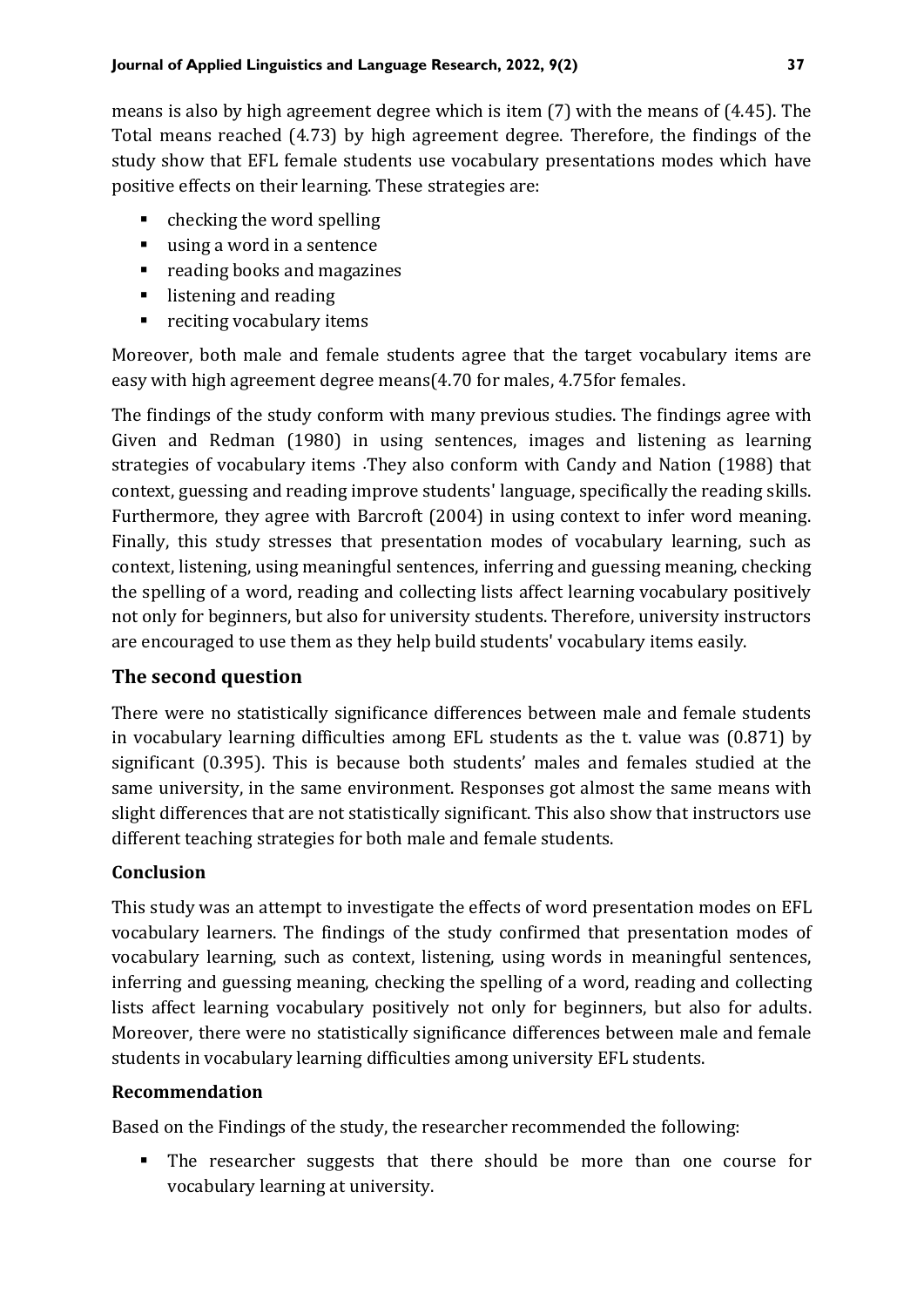- **EXECUTE:** Instructors should motivate students to memorize as much as of vocabulary items to help them learn English language.
- **EXECT** Instructors should use other strategies in the lecture to help students strengthen their methods in learning vocabulary.
- The researcher suggests conducting similar studies at other universities.

### **REFERENCES**

- Alqahtani, M. ( 2015). The importance of vocabulary in language learning and howto be taught .*International Journal of Teaching and Education*, Vol. III(3), pp. 21-34.
- Coady, J. (1993). Research on ESL/EFL vocabulary acquisition: Putting it in context. In T. Huckin, M. Haynes, & J. Coady (Eds.), Second language reading and vocabulary learning (pp. 3-23). Norwood, NJ: Ablex.
- Cross K. P., and Angelo, T. A. (1988). *Classroom Assessment Techniques: A Handbook for Faculty*. Ann Arbor, MI: National Center for Research on Postsecondary Teaching and Learning.
- Decarrico, J.S. (2001). *vocabulary learner and teaching In .M .Celce –murcia (Ed.), Teaching English as a second or English foreign language*, pp.285-299 .
- Fan .(2003). Frequency of use, Perceived usefulness, and actual usefulness of second languagevocabulary strategies: A study of Hcng termers*. The modern language Journal, 87(2),222-241 .*
- Kihtajima,R.(2001). *The Effect of instructional conditions on students' vocabulary retention*online library, Foreign language Annals .
- Kulikova,O. (2015). Vocabulary learning strategies and beliefs about vocabulary learning: Astudy of beginning university students of Russian in the United States. University of

Iowa. <https://ir.uiowa.edu/cgi/viewcontent.cgi?article=5925&context=etd>

- Lin, C. and Yu, Y.(2017). Effects of presentation modes on mobile-assisted vocabularylearningand cognitive load. *Interactive learning environment , 25 (4) pp. 528-542*.
- *Longman dictionary of language teaching & applied linguistics*, (2002) : Foreign LanguageTeaching and Study Press. (Longman Dictionary of Language Teaching and Applied Linguistics,).
- McCarthy ,M . (Eds .) Description , Acquisition and Pedagogy (PP.237-257) Cambridge UniversityPress .
- OxfordDictionarie[sdictionaries.com/defenition/englishpresentation?q=presentation](http://www.oxfordictionaries.com/defenition/englishpresentation?q=presentation) (accessed 20/4/2022).
- Paul, N. and Peter Y. Sydney: National Centre for English Language Teaching and Research, Macquarie University, 2007. Pp. iv + 177. paper" by D. Pulido.
- Redman, G.(1986).Working with Words: A guide to teaching and learning vocabulary, Cambridge: Cambridge University press.
- Tseng, W. T., Dörnyei, Z., & Schmitt, N. (2006). A new approach to assessing strategic learning: The case of self-regulation in vocabulary acquisition. *Applied linguistics*, *27*(1), 78-102.